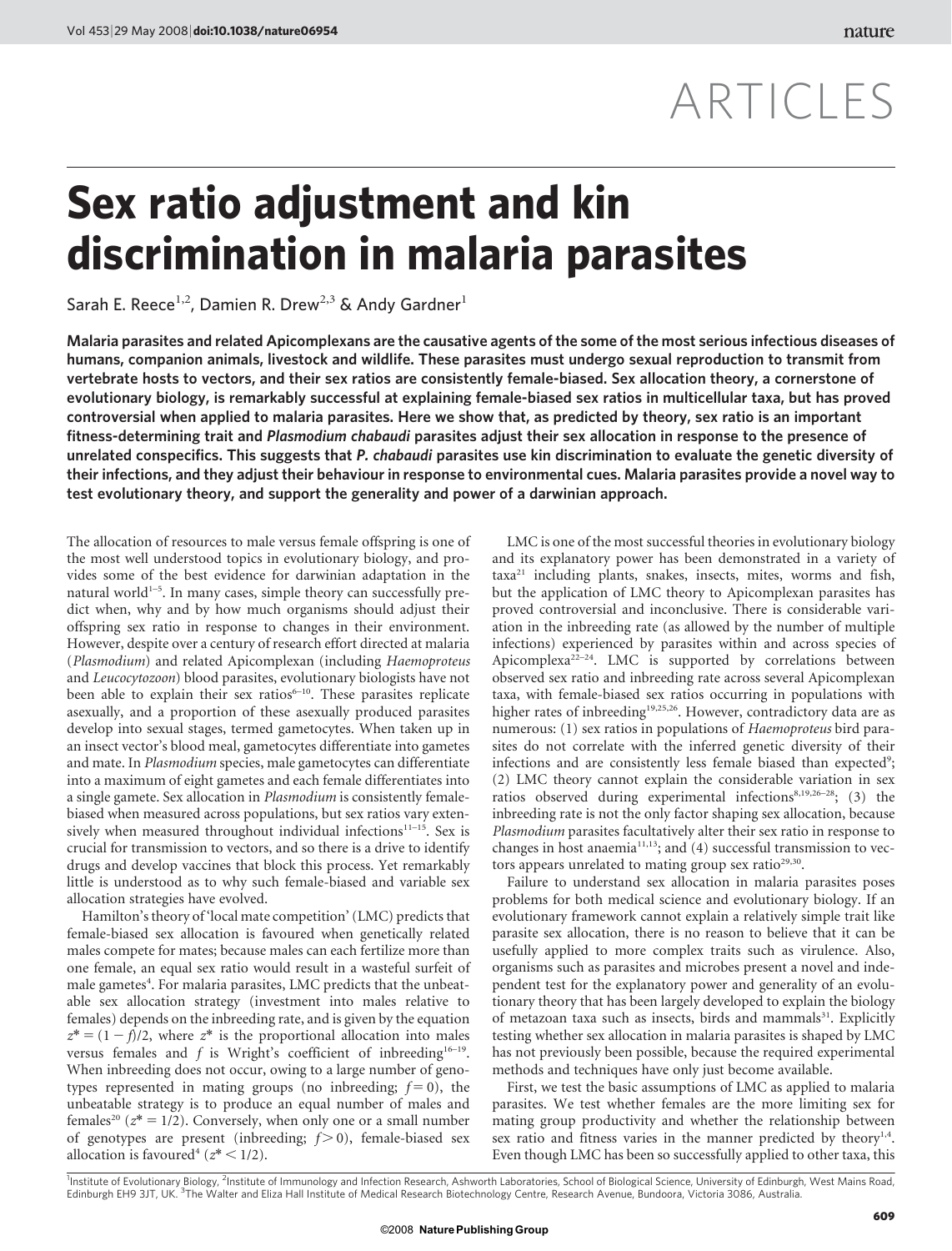fundamental assumption has yet to be properly tested in any species. Such data are lacking owing to the difficulties in manipulating this trait independently of confounding variables, and the very success of LMC theory has suggested that such a test is unnecessary. We also test whether there is genetic variation for patterns of within-infection sex allocation in malaria parasites, and examine whether these patterns follow the predictions of theory<sup>32,33</sup>. Second, we test the key predictions of LMC by manipulating the number of genotypes present in infections (inbreeding rate) and investigate whether focal genotypes adjust their sex allocation strategy in response<sup>13,26,34,35</sup>. Facultative sex-ratio adjustment in response to genetic diversity would confirm that sex allocation strategies in malaria parasites are as sophisticated as those observed in multicellular taxa, that they can be explained by evolutionary theory, and that malaria parasites can discriminate kin from non-kin.

#### Fitness consequences of sex allocation

We used two genetically transformed lines of the rodent malaria Plasmodium berghei to examine the fitness consequences of sex ratio variation<sup>36,37</sup>. One parasite line ( $pb48/45$ -ko) cannot express genes essential for male-gamete fertility, so it is limited to female function; the other (pb47-ko) cannot express genes essential for female-gamete fertility, so it has only male function. Otherwise, both lines are genetically identical, exhibit normal infection dynamics and their gametocyte and gamete production is the same as their wild-type ancestor. By mixing parasites from these lines in different proportions and using in vitro fertilization culture methods, we directly manipulated mating-group sex ratio (proportion of male gametocytes) and measured the resulting reproductive success as the number of zygotes (ookinetes) produced<sup>38</sup>. As predicted by theory, mating success is maximized at intermediate sex ratios, indicating that sex allocation in malaria parasites is likely to be under stabilizing selection (Fig. 1: linear term,  $F_{1,90} = 40.97$ ,  $P < 0.0001$ ; and quadratic term,  $F_{1,90} = 13.81$ ,  $P = 0.004$ ). These data also support LMC theory, as mating group reproductive success is maximized at female-biased sex ratios (maximum 33% males: 95% confidence index (CI), 20–39%; see Supplementary Information). We estimate that each male produces an average of 2.03 viable gametes (95% CI, 1.56–4.00), revealing that, on average, male gametocytes fail to realize their potential fecundity of eight gametes and will become limiting to mating group productivity at extremely female-biased sex ratios. Owing to biological constraints, difficulty controlling for other relevant trade-offs, and genotype-by-environment interactions, mapping fitness across the range of sex allocation strategies has not



Figure 1 | The fitness consequences of sex ratio variation. The relationship between sex allocation (given as proportion male) and fitness (given as log(ookinete production)) varies in the manner predicted by theory, revealing that this life-history trait of malaria parasites is important and under selection. Shown is log-transformed mean ookinetes ( $\times 10^6$  ml<sup>-1</sup>) produced in 19 cross-factored sets of P. berghei cultures spanning 0–100% males ( $R^2 = 0.77$ ); dashed line is the fitted relationship . As expected, no ookinetes were produced in our control groups of 0% and 100% males, and we excluded these data from our analysis. Error bars,  $\pm$ s.e.m.

previously been possible for malaria parasites or any other taxa. Therefore, these data are the first to unequivocally support a fundamental assumption of sex allocation as applied to any species.

#### Genetic variation for sex allocation

We then used wild-type clonal genotypes of the rodent malaria P. chabaudi to test, for the first time, whether there is within-species genetic variation for patterns of sex allocation in malaria parasites. We sequenced six P. chabaudi genotypes and determined that our recently developed quantitative reverse-transcription PCR assays<sup>39</sup> for measuring sex ratios could be applied to all of them (see Supplementary Information). We initiated replicate controlled infections of each of these genotypes and measured infection parameters daily throughout the acute phase. We found that our six genotypes followed four significantly different sex allocation patterns throughout their infections (Fig. 2:  $\chi^2_{55} = 159.55$ ,  $P < 0.0001$ ; see Supplementary Table 1). Such genetic variation is required for selection to act, but could itself be adaptive and reflect differences in the number of gametes produced by males of different genotypes, a parameter which may also vary throughout infections<sup>30,32</sup>. If this is the case, then we can estimate the fecundity of male gametocytes from sex ratio (see Supplementary Information). In addition to controlling for variation across days, our analyses controlled for infection parameters (including virulence, anaemia, asexual parasite and gametocyte density) that could influence sex ratio and confound differences between the genotypes. Only parasite density remained in the minimal model, which correlated positively with sex ratio ( $\chi^2$ <sub>1</sub> = 5.25:  $P = 0.022$ ; slope =  $(27.35 \pm 13.41) \times 10^6$  ml<sup>-1</sup>).

#### Sex ratio variation during infections

In addition to the presence of co-infecting genotypes, malaria parasites are predicted to allocate sex in response to factors that compromise their fertilization success in blood meals<sup>11,26,32,33</sup>. Specifically, a lower female-bias is predicted for a given inbreeding rate when the fertility of males is reduced by factors such as low gametocyte density, host anaemia and immunity. There are two broad reasons why these factors are expected to reduce fertilization success. First, when gametocyte density is low and/or hosts are anaemic, there is a stochastic risk of too few male gametocytes being taken up in blood meals to fertilize the females. Second, if the appearance of host factors reduces the ability of male gametocytes to produce viable gametes, there will



Figure 2 | Genetic variation in patterns of sex allocation. P. chabaudi genotypes exhibit significant genetic variation in the sex ratios produced throughout their infections. Genotypes DK, CW and CR all followed significantly different sex allocation patterns but AS, AJ and ER could be grouped together. Here, and in Figs 4–6, sex ratio is given as proportion male. The means from 30 independent infections are presented and the x-axis is jittered for clarity. Error bars,  $\pm$ s.e.m.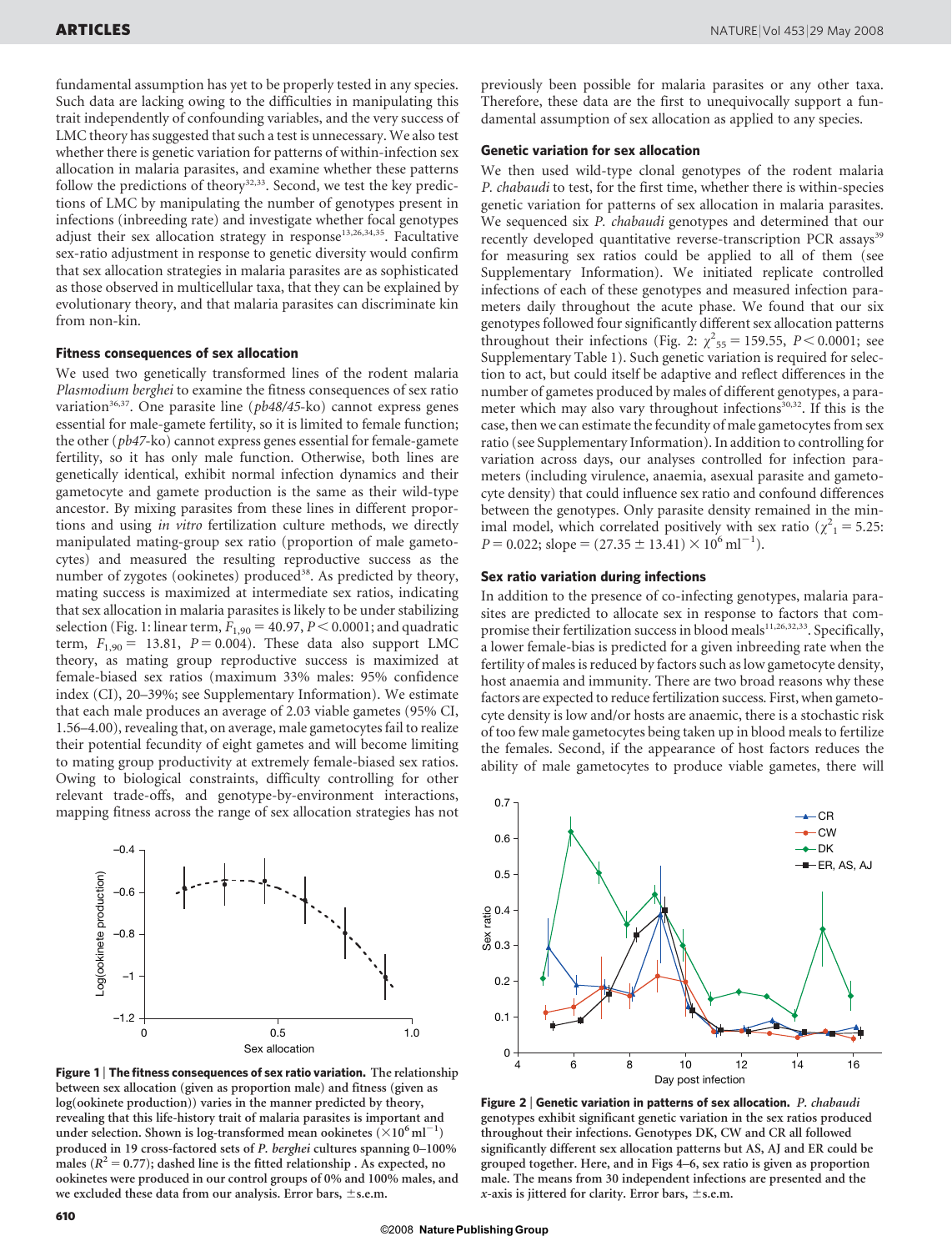not be enough male gametes in the blood meal to fertilize the females. When few gametocytes are able to interact in a blood meal and/or male gamete production is low, parasites are expected to increase their investment in male gametocytes to ensure their females are fertilized. Data from our single genotype infections support these predictions, and show that throughout infections sex ratios correlate negatively with red blood cell density ( $\chi^2$ <sub>3</sub> = 15.86; P = 0.0012) and gametocyte density ( $\chi^2$ <sub>3</sub> = 22.11; *P* < 0.0001), but positively with parasite density (which is related to the strength of host immune responses;  $\chi^2$ <sub>3</sub> = 35.35; *P* < 0.0001), and that there is genetic variation for these patterns (Fig. 3 and Supplementary Table 2).

#### Genetic diversity and sex allocation

Having verified that the key assumptions of sex allocation theory are appropriate to the biology of malaria parasites, we tested whether they can facultatively respond to LMC. We compared sex ratios produced by our six single-genotype infections to sex ratios in mixed-infections consisting of all six genotypes. Our above analyses support the prediction that parasite sex ratios are influenced by other parameters<sup>11,26,32,33</sup>, so we predicted that any response to the presence of co-infecting genotypes is most likely to be detected before these



Figure 3 <sup>|</sup> Explaining sex ratio variation throughout infections. Sex ratios (arcsin square-root transformed) of P. chabaudi correlate with the density of: a, red blood cells; b, parasites; and c, gametocytes. Lines are fitted from the estimates predicted by the minimal model using infection parameters observed 48 h before sex ratios (see Supplementary Information). Genotypes are grouped according to the four different sex ratio patterns followed throughout 30 independent infections (Fig. 2).

factors exert their confounding influences. For all of our treatment groups, day 8 post infection (PI) was the modal day of peak parasite density, and parasite density was subsequently reduced by immune factors, anaemia and competition between genotypes. Therefore, we restricted our analyses to the period between infections becoming patent and reaching their peaks (days 5–7 PI). As predicted by LMC, sex ratios in six-genotype infections were less female-biased than in single-genotype infections, and the magnitude of this effect varied through infections (Fig. 4:  $\chi^2$ <sub>2</sub> = 19.93, *P* < 0.0001; see Supplementary Table 3). As with the inbreeding rate and sex ratio, we found a significant negative correlation between gametocyte density and sex ratio ( $\chi^2$ <sub>1</sub> = 11.94; *P* < 0.0001; slope = (-28.20 ± 8.18) × 10<sup>-3</sup> ml<sup>-1</sup>). Using the model of ref. 25, and assuming that male gametocytes produce up to 8 gametes on average, the predicted evolutionary stable sex ratios for single-and six-genotype infections are 0.11 (proportion male) and 0.42 respectively. At the start of infections, our data support these predictions: on days 5 and 6 PI, sex ratios were respectively 0.14  $\pm$  0.02 and 0.20  $\pm$  0.04 in the single-genotype infections, and  $0.46 \pm 0.09$  and  $0.42 \pm 0.07$  in the six-genotype infections.

#### Sex allocation in focal genotypes

The best way to test whether parasites respond to LMC is to test whether focal genotypes alter their sex allocation in response to the presence of co-infecting genotypes. We were able to examine this for the three P. chabaudi genotypes AJ, AS and ER in single- and doublegenotype infections. Our quantitative PCR assays could distinguish genotype AJ from genotypes AS and ER but not between AS and ER (see Supplementary Information). Therefore, we tested whether AS and ER independently altered their sex allocation when co-infecting with AJ, and whether AJ altered its sex allocation when co-infecting with either AS or ER. As we could confirm that parasites from both genotypes were present throughout the mixed infections, we were able to analyse sex ratios when parasites are in the growth phase (parasite density increasing) and post-peak phase (parasite density declining) of their infections. We split our analyses into the pre-peak period (days 5–7 PI) and the post-peak phase (days 8–12 PI). Because sex ratios produced by AJ when co-infecting with AS were not significantly different to those produced when co-infecting with ER (growth phase;  $\chi^2_1 = 1.66$ ,  $P = 0.198$ : post-peak phase;  $\chi^2_1 = 0.25$ ,  $P = 0.617$ ), we grouped these AJ data. In the growth phase of their infections, both AJ and ER increased their investment in males when co-infecting with another genotype, as predicted by LMC, but AS did not (Fig. 5;  $\chi^2$ <sub>2</sub> = 9.98, *P* = 0.007; see Supplementary Table 4a). Sex ratio adjustment was greater in AJ than ER and all other infection parameters fitted in the maximal model were non-significant. In contrast, during the post-peak phase only AJ increased investment in males when infecting with a second genotype; AS decreased



Figure 4 | Sex ratio varies with the genetic diversity of  $P$ . chabaudi infections. Infections with six genotypes produced significantly less female biased sex ratios than those with one genotype, but only at the start of infections. Means are presented from 40 independent infections. Error bars,  $\pm$ s.e.m.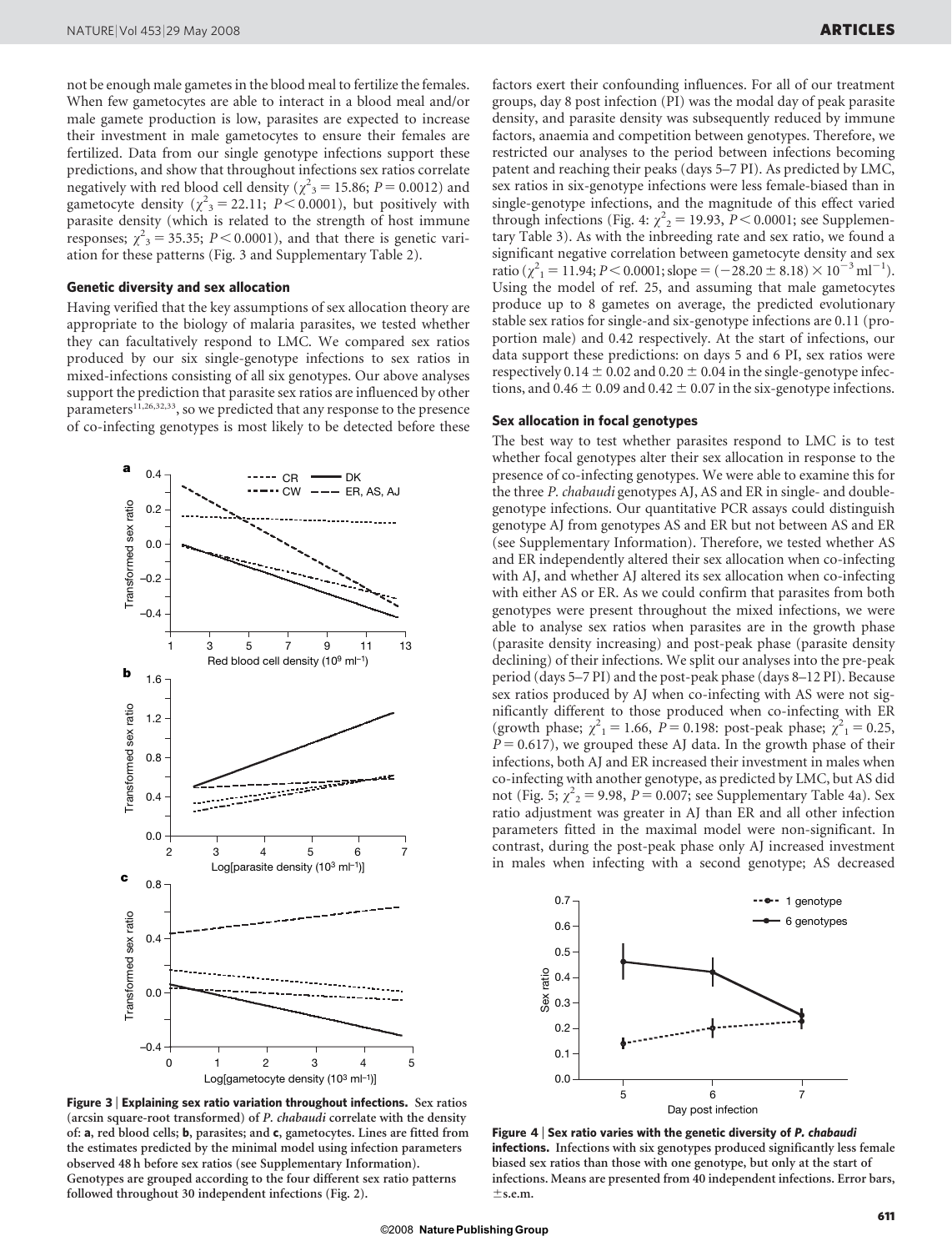investment in males and sex ratios were not significantly altered in ER (Fig. 6;  $\chi^2$ <sub>2</sub> = 27.33, *P* < 0.0001; see Supplementary Table 5a). All other infection parameters fitted in the maximal model were nonsignificant apart from red blood cell density, which correlated positively with sex ratio ( $\chi^2$ <sub>1</sub> = 6.89, *P* = 0.009; slope = (32.91 ±  $13.06 \times 10^6 \text{ ml}^{-1}$ ).

Facultative sex allocation in response to infection genetic diversity of genotypes ER and AJ (when in two different co-infection scenarios) provides unequivocal support for LMC. Given this result, we extended our analysis to test whether sex allocation of focal genotypes correlates with their relative representation in infections. Theory predicts that genotypes making a small relative contribution of gametocytes to the mating group should invest in more males than when making a relatively large contribution<sup>40</sup>. Using our co-infection data, we show that there is a negative correlation between sex ratio and the proportion of gametocytes contributed by focal genotypes during the pre-peak period ( $\chi^2$ <sub>1</sub> = 16.08, *P* < 0.0001; slope = -0.52 ± 0.12; see Supplementary Table 4b), but not during the post-peak period  $(\chi^2) = 2.68$ ,  $P = 0.102$ ; Supplementary Table 5b). Using proportional representation within the mating group as a proxy of inbreeding rate, LMC theory predicts a sex ratio of  $z^* = (1 - f)/2$ , and hence a slope of  $dz^*/df = -0.5$ ; thus, the pre-peak data are quantitatively consistent with LMC theory. These data support the possibility that genotypes



Figure 5 <sup>|</sup> Sex ratios of focal genotypes during the growth phase of infections. Mean sex ratios throughout the growth phase of infections for P. chabaudi focal genotypes when alone (dashed line) and co-infecting with a second genotype (solid line). a, AS; b, AJ; c, ER. Sex ratios of genotypes AS and ER could be distinguished from sex ratios of AJ but AS and ER could not be distinguished from each other (see Supplementary Information). Sex ratios produced by AJ when co-infecting with AS or ER were not significantly different so these infections are grouped. We followed 5 independent infections for each genotype combination. Error bars,  $\pm$  s.e.m.

may be able to infer their own relative frequency in infections. It is not clear why genotype AS did not produce less female-biased sex ratios in response to the presence of a co-infecting genotype. However, this genotype is substantially less virulent than genotypes AJ and ER. The least virulent genotype in our panel is  $DK<sup>41</sup>$ , and this genotype produced the least female-biased sex ratios in single infections. Virulence is a life-history trait unique to infectious organisms, and could influence reproductive strategies in malaria parasites. Understanding how malaria parasites evaluate the genetic diversity of their infections may also explain why genotype AS did not behave as predicted by LMC.

#### **Discussion**

We have tested and confirmed the assumptions and predictions of sex allocation theory in malaria parasites. The female bias typical of single-genotype infections declines towards an equal sex ratio in multiple infections. We also show that: (1) sex ratio is important and transmission studies must consider this trait alongside gametocyte density; (2) mating group productivity decreases at extremely female-biased sex ratios because male gametes become limiting; (3) within-infection sex ratio patterns are explained by variation in anaemia and parasite densities (patterns for which there is significant genetic variation); and (4) female-biased sex allocation in response to LMC decreases as infections progress and parasite densities decline due to competition, anaemia and the host's immune response. These data support 'fertility insurance theory', which predicts that malaria parasites should adjust their reproductive strategies to maximize transmission opportunities throughout their infections<sup>11,26,32,33</sup>. Furthermore, our data do not support the hypothesis that malaria



Figure 6 <sup>|</sup> Sex ratios of focal genotypes during the post-peak phase of infections. As Fig. 5 but for the post-peak phase.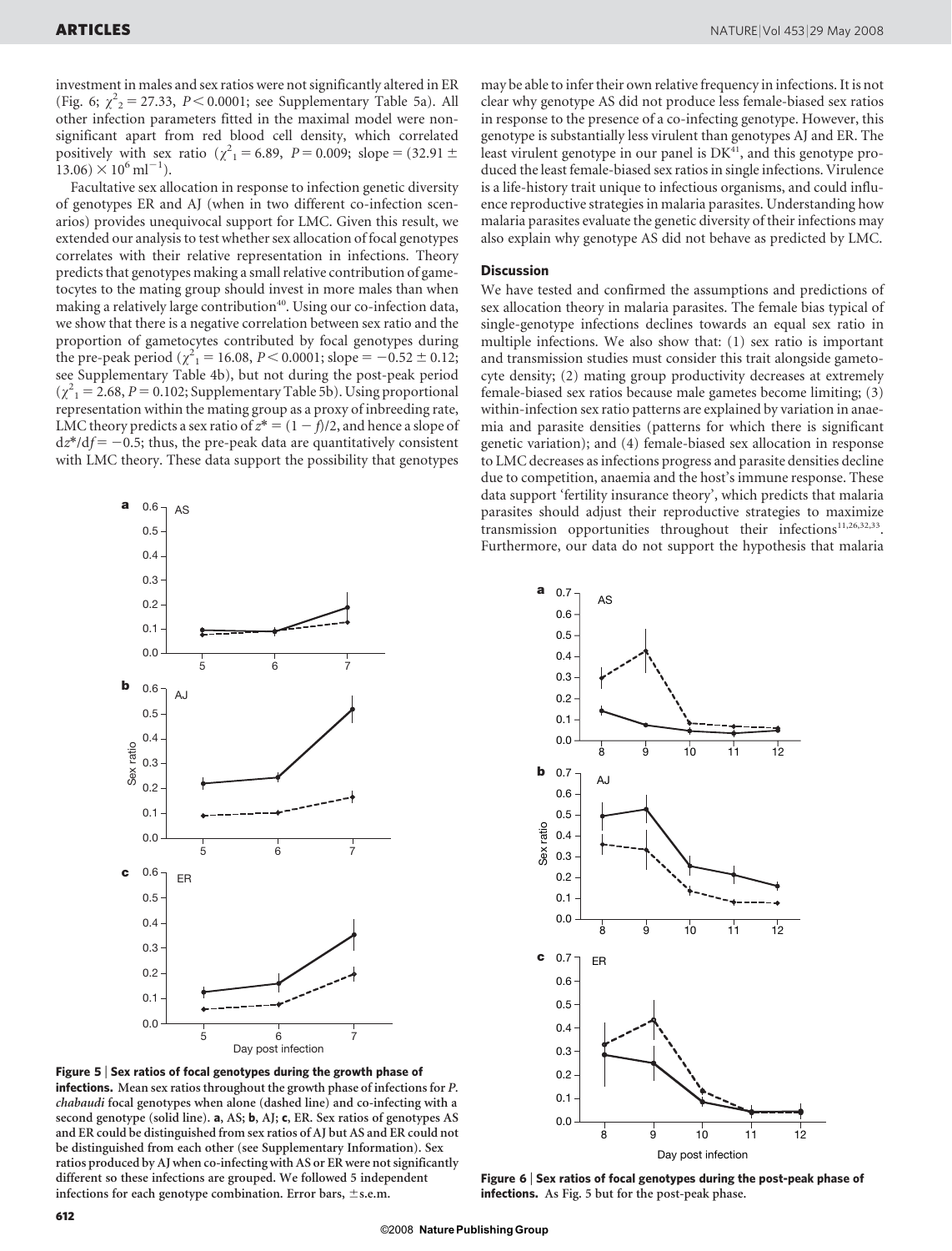parasites preferentially mate with clone-mates, regardless of the genetic make-up of their mating groups<sup>42</sup>. We have shown that an evolutionary approach can be successfully applied to sex allocation in malaria parasites, suggesting that researchers in pure and applied fields can be optimistic about understanding more complex parasite life-history traits, such as virulence, that are of such economic, medical and veterinary importance<sup>43</sup>.

As infections consist of billions of parasites, the ability to distinguish clone-mates from unrelated conspecifics requires kin discrimination44,45. This discovery raises important questions. Does within-infection relatedness influence competitive interactions between genotypes and shape patterns of virulence<sup>46-48</sup>? Low relatedness between co-infecting malaria parasites is expected to favour the most virulent competitors, but related parasites could also cooperate to facilitate growth or immune evasion and result in more virulent infections. Apoptosis has recently been described in protozoan parasites $49$ , and kin discrimination supports the possibility that this is actually an altruistic behaviour. Whether malaria parasites are using indirect (environmental) or direct (genetic) cues to discriminate kin must now be investigated. Given that P. chabaudi parasites are able to detect the presence of conspecifics in a non-natural host environment (see Supplementary Information), they may be using direct cues rather than changes to their environment. Genetic kin discrimination is rare, but can evolve in situations where marker diversity will be maintained by extrinsic processes<sup>45,50</sup>. Host-parasite interactions may provide a strong enough source of balancing selection; does pressure to evade immune recognition also enable malaria parasites to employ their sophisticated social behaviour?

#### METHODS SUMMARY

We used recently developed genetic modification and molecular techniques to carry out these experiments. The fitness experiment used P. berghei lines from the same genetic background in which genes essential to either male or female function have been knocked out. Methods for in vitro culture of mating groups are based on previously published protocols<sup>38</sup>. We measured reproductive success by counting ookinetes (zygotes at 18 h of age). Morphological identification is straightforward, as unfertilized female gametes and gametocytes are spherical and ookinetes are elongated banana-shaped cells. We used P. chabaudi for our sex ratio experiments for two reasons. First, natural infections vary in genetic diversity and second, a bank of distinct and characterized clonal genotypes are available for this species. We used the genotypes AS, AJ, ER, CR, CW and DK (WHO Registry of Standard Malaria Parasites, The University of Edinburgh) and our experimental design was based on previously published competition treatments. We used previously developed quantitative reverse-transcription PCR assays for a gametocyte-specific and a male-specific gene to calculate sex ratios (proportion of gametocytes that are male). We used 6–8 week old male MF1 mice (in-house supplier, University of Edinburgh). All mice received an intraperitoneal (i.p.) inoculation of parasitized red blood cells in a 0.1 µl dose as previously described<sup>11</sup>. Mice were housed at 21  $^{\circ}$ C with a 12 h light cycle, and maintained on a diet of SDS41B food pellets (Harlan Scientific) and 0.05% PABA supplemented drinking water to enhance parasite growth.

Full Methods and any associated references are available in the online version of the paper at<www.nature.com/nature>.

#### Received 29 February; accepted 28 March 2008.

- 1. Charnov, E. L. The Theory of Sex Allocation (Princeton Univ. Press, Princeton, 1982).
- 2. Frank, S. A. Sex allocation theory for birds and mammals. Annu. Rev. Ecol. Syst. 21, 13–55 (1990).
- 3. Frank, S. A. A touchstone in the study of adaptation. Evolution Int. J. Org. Evolution 56, 2561–2564 (2002).
- 4. Hamilton, W. D. Extraordinary sex ratios. Science 156, 477–488 (1967).
- Hardy, I. C. W. Sex Ratios: Concepts and Research Methods (Cambridge Univ. Press, Cambridge, UK, 2002).
- 6. Ferguson, D. J. P. Toxoplasma gondii and sex: Essential or optional extra. Trends Parasitol. 18, 355–359 (2002).
- 7. Ferguson, D. J. P. More on Toxoplasma gondii, sex and premature rejection. Trends Parasitol. 19, 157–158 (2003).
- 8. Paul, R. E. L., Ariey, F. & Robert, V. The evolutionary ecology of Plasmodium. Ecol. Lett. 6, 866–880 (2003).
- 9. Shutler, D., Bennett, G. F. & Mullie, A. Sex proportions of Haemoproteus blood parasites and local mate competition. Proc. Natl Acad. Sci. USA 92, 6748–6752  $(1995)$
- 10. West, S. A., Reece, S. E. & Read, A. F. Toxoplasma gondii, sex and premature rejection. Trends Parasitol. 19, 155–157 (2003).
- 11. Reece, S. E., Duncan, A. B., West, S. A. & Read, A. F. Host cell preference and variable transmission strategies in malaria parasites. Proc. R. Soc. Lond. B 272, 511–517 (2005).
- 12. Robert, V. et al. Sex ratio of Plasmodium falciparum gametocytes in inhabitants of Dielmo, Senegal. Parasitology 127, 1–8 (2003).
- 13. Paul, R. E. L., Coulson, T. N., Raibaud, A. & Brey, P. T. Sex determination in malaria parasites. Science 287, 128–131 (2000).
- 14. Paul, R. E. L., Raibaud, A. & Brey, P. T. Sex ratio adjustment in Plasmodium gallinaceum. Parassitologia 41, 153–158 (1999).
- 15. Osgood, S. M., Eisen, R. J. & Schall, J. J. Gametocyte sex ratio of a malaria parasite: Experimental test of heritability. J. Parasitol. 88, 494–498 (2002).
- 16. Dye, C. & Godfray, H. C. F. On sex ratio and inbreeding in malaria parasite populations. J. Theor. Biol. 161, 131–134 (1993).
- 17. Nee, S., West, S. A. & Read, A. F. Inbreeding and parasite sex ratios. Proc. R. Soc. Lond. B 269, 755–760 (2002).
- 18. Read, A. F., Anwar, M., Shutler, D. & Nee, S. Sex allocation and populationstructure in malaria and related parasitic protozoa. Proc. R. Soc. Lond. B 260, 359–363 (1995).
- 19. West, S. A., Smith, T. G. & Read, A. F. Sex allocation and population structure in apicomplexan (protozoa) parasites. Proc. R. Soc. Lond. B 267, 257–263 (2000).
- 20. Fisher, R. A. The Genetical Theory of Natural Selection (Clarendon, Oxford, UK, 1930).
- 21. West, S. A., Shuker, D. M. & Sheldon, B. C. Sex-ratio adjustment when relatives interact: A test of constraints on adaptation. Evolution Int. J. Org. Evolution 59, 1211–1228 (2005).
- 22. Paul, R. E. L. et al. Mating patterns in malaria parasite populations of Papua New Guinea. Science 269, 1709–1711 (1995).
- 23. Conway, D. J. et al. High recombination rate in natural populations of Plasmodium falciparum. Proc. Natl Acad. Sci. USA 96, 4506–4511 (1999).
- 24. Walliker, D., Babiker, H. A. & Ranford-Cartwright, L. C. in Malaria: Parasite Biology, Pathogenesis and Protection (ed. Sherman, I.) 235–252 (ASM, Washington DC, 1998).
- 25. Read, A. F. et al. Gametocyte sex-ratios as indirect measures of outcrossing rates in malaria. Parasitology 104, 387–395 (1992).
- 26. West, S. A., Reece, S. E. & Read, A. F. Evolution of gametocyte sex ratios in malaria and related Apicomplexan (protozoan) parasites. Trends Parasitol. 17, 525–531 (2001).
- 27. Read, A. F., Smith, T. G., Nee, S. & West, S. A. in Sex Ratio Handbook (ed. Hardy, I. C. W.) 314-332 (Cambridge Univ. Press, Cambridge, UK, 2002).
- Robert, V. et al. Malaria transmission in urban Sub-Saharan Africa. Am. J. Trop. Med. Hyg. 68, 169–176 (2003).
- 29. Robert, V. et al. Effect of gametocyte sex ratio on infectivity of Plasmodium falciparum to Anopheles gambiae. Trans. R. Soc. Trop. Med. Hyg. 90, 621–624 (1996).
- 30. Schall, J. J. Transmission success of the malaria parasite Plasmodium mexicanum into its vector: Role of gametocyte density and sex ratio. Parasitology 121, 575–580 (2000).
- 31. West, S. A., Griffin, A. S., Gardner, A. & Diggle, S. P. Social evolution theory for microorganisms. Nature Rev. Microbiol. 4, 597–607 (2006).
- 32. Gardner, A., Reece, S. E. & West, S. A. Even more extreme fertility insurance and the sex ratios of protozoan blood parasites. J. Theor. Biol. 223, 515–521 (2003).
- 33. West, S. A., Smith, T. G., Nee, S. & Read, A. F. Fertility insurance and the sex ratios of malaria and related hemospororin blood parasites. J. Parasitol. 88, 258–263 (2002).
- 34. Pickering, J., Read, A. F., Guerrero, S. & West, S. A. Sex ratio and virulence in two species of lizard malaria parasites. Evol. Ecol. Res.2 171–184 (2000).
- 35. Reece, S. E. & Read, A. F. Malaria sex ratios. Trends Ecol. Evol. 15, 259–260 (2000).
- 36. van Dijk, M. R. et al. A central role for p48/45 in malaria parasite male gamete fertility. Cell 104, 153–164 (2001).
- 37. Khan, S. M. et al. Proteome analysis of separated male and female gametocytes reveals novel sex-specific Plasmodium biology. Cell 121, 675–687 (2005).
- 38. Janse, C. J. et al. In vitro formation of ookinetes and functional maturity of Plasmodium-berghei gametocytes. Parasitology 91, 19–29 (1985).
- 39. Drew, D. R. & Reece, S. E. Development of reverse-transcription PCR techniques to analyse the density and sex ratio of gametocytes in genetically diverse Plasmodium chabaudi infections. Mol. Biochem. Parasitol. 156, 199–209 (2007).
- 40. Werren, J. H. Sex ratio adaptations to local mate competition in a parasitic wasp. Science 208, 1157–1159 (1980).
- 41. Mackinnon, M. J. & Read, A. F. Genetic relationships between parasite virulence and transmission in the rodent malaria Plasmodium chabaudi. Evolution Int. J. Org. Evolution 53, 689–703 (1999).
- 42. Razakandrainibe, F. G. et al. ''Clonal'' population structure of the malaria agent Plasmodium falciparum in high-infection regions. Proc. Natl Acad. Sci. USA 102, 17388–17393 (2005).
- 43. Nesse, R. M. & Williams, G. C. Why We Get Sick: The New Science of Darwinian Medicine (Times Books, New York, 1995).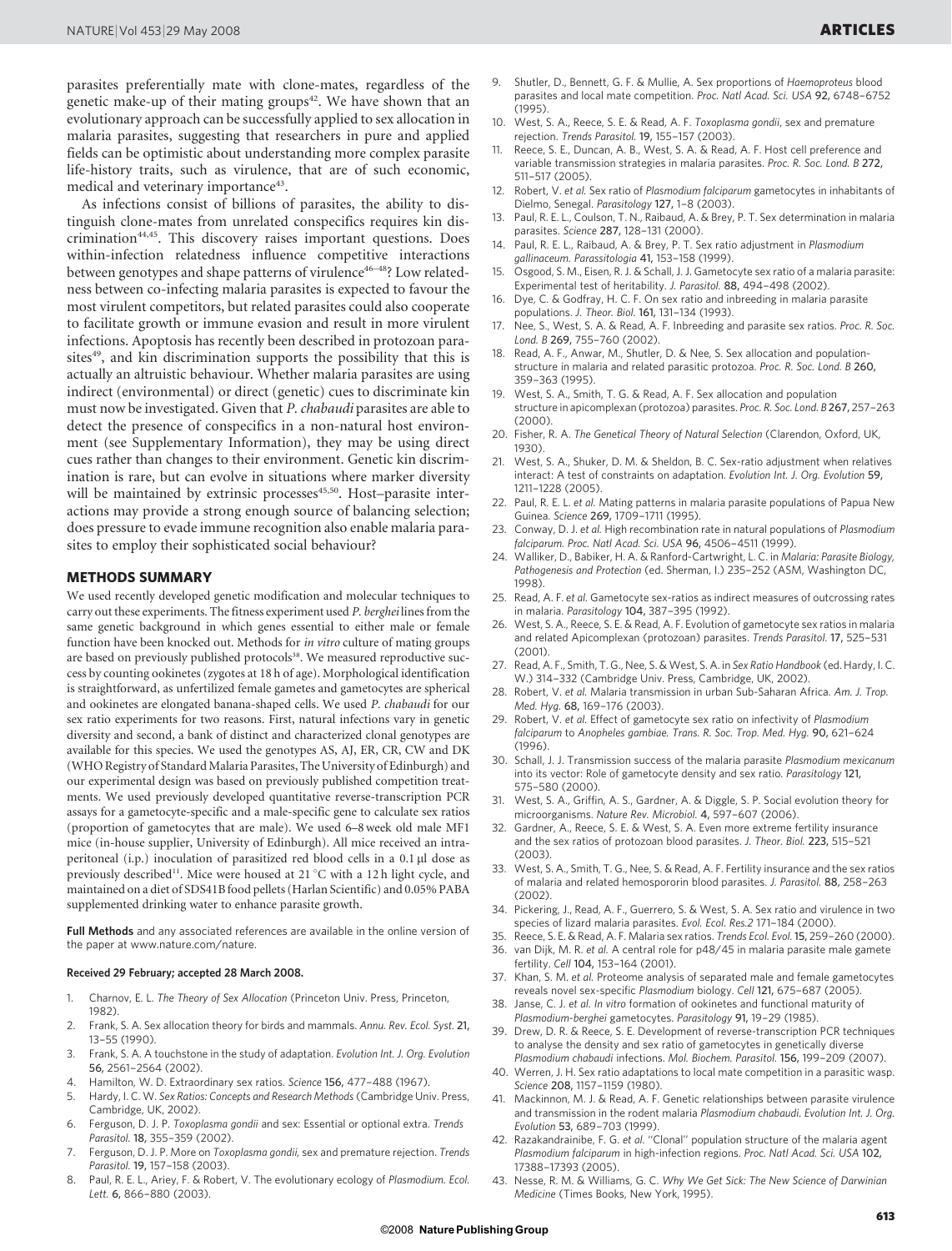- 44. Mehdiabadi, N. J. et al. Kin preference in a social microbe. Nature 442, 881–882  $(2006)$
- 45. Crozier, R. H. Genetic clonal recognition abilities in marine-invertebrates must be maintained by selection for something else. Evolution Int. J. Org. Evolution 40, 1100–1101 (1986).
- 46. Frank, S. A. A kin selection model for the evolution of virulence. Proc. R. Soc. Lond. B 250, 195–197 (1992).
- 47. Frank, S. A. Kin selection and virulence in the evolution of protocells and parasites. Proc. R. Soc. Lond. B 258, 153–161 (1994).
- 48. Herre, E. A. Population structure and the evolution of virulence in nematode parasites of fig wasps. Science 259, 1442–1445 (1993).
- 49. Al-Olayan, E. M., Williams, G. T. & Hurd, H. Apoptosis in the malaria protozoan, Plasmodium berghei: A possible mechanism for limiting intensity of infection in the mosquito. Int. J. Parasitol. 32, 1133–1143 (2002).
- 50. Rousset, F. & Roze, D. Constraints on the origin and maintenance of genetic kin recognition. Evolution Int. J. Org. Evolution 61, 2320–2330 (2007).

Supplementary Information is linked to the online version of the paper at <www.nature.com/nature>.

Acknowledgements We thank A. P. Waters, C. Janse and M. R. van Dijk for the genetically modified parasites, and D. H. Nussey, S. A. West, A. F. Read and A. Buckling for discussions. The Wellcome Trust, NERC, BBSRC and Royal Society provided funding.

Author Contributions S.E.R. conceived and designed the experiments, carried out the fitness consequences experiment, analysed sex ratio data and prepared the manuscript. D.R.D. developed the PCR assays, carried out the sex ratio experiments and data collection. A.G. analysed the fitness data and contributed to discussions and manuscript preparation.

Author Information Reprints and permissions information is available at <www.nature.com/reprints>. Correspondence and requests for materials should be addressed to S.E.R. [\(sarah.reece@ed.ac.uk\)](mailto:sarah.reece@ed.ac.uk).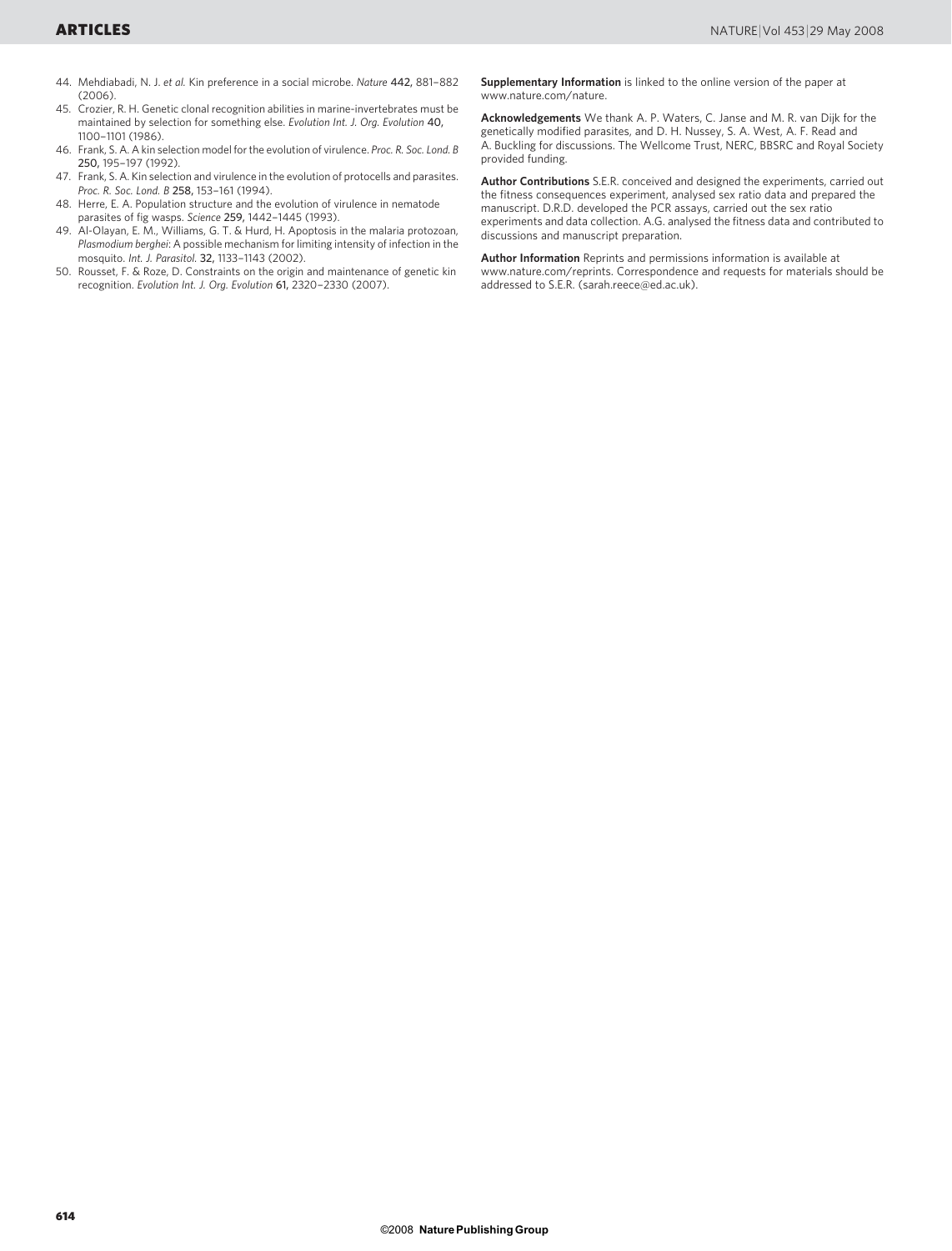#### **METHODS**

The fitness consequences of sex ratio variation. To produce P. berghei parasites for experimental cultures, we i.p. inoculated doses of  $1 \times 10^7$  parasites into mice that had been pre-treated with phenylhydrazine (60 mg  $\mathrm{kg^{-1}}$  ), to increase gametocyte production, 3 days before receiving their parasites. Parasites were harvested on day 3 PI to set up experimental cultures and also initiate the next set of infections. Each pb48/45-ko infection was paired with a pb47-ko infection and within each pair, parasites from the two lines were mixed in the appropriate ratios to produce each of our eight sex allocation treatments. Each pair of infections contributed parasites to one replicate of each of the following sex ratios (% male gametocytes): 0, 15, 30, 45, 60, 70, 90 and 100. We paired infections based on their similarity in gametocyte densities and sex ratio to keep haematocrit at 2% for all cultures. We initiated 24 pairs of infections, over 6 blocks, and chose the 19 closest matched pairs to set up our experimental cultures. By crossfactoring each pair of infections with all sex ratio treatments we avoided confounding sex ratio with infection specific factors that could influence fertilization success (for example, gametocyte age, asexual parasite density, anaemia and immune factors in serum) and could control for pair identity ( $F_{18,90} = 15.39$ ;  $P < 0.0001$ ). To calculate the volume of blood required from every  $p b47$ -ko infection (to contribute males), we calculated the density (per ml of mouse blood) of exflagellating males using a haemocytometer. To calculate the volume of blood required from every pb48/45-ko infection (to contribute females) we used blood smear and red blood cell density data (proportion of red blood cells containing female gametocytes  $\times$  red cells per ml). Cultures contained an average of (0.5  $\pm$  0.04)  $\times$  10<sup>6</sup> gametocytes ml<sup>-1</sup> and this variation was controlled for in our analysis ( $F_{1,90} = 60.93$ ;  $P < 0.0001$ ). We cultured 100 µl blood in RPMI with 10% calf serum, pH 8, for 20 h at 20 °C. To count ookinetes, we vortex mixed each culture before counting the number observed in a haemocytometer.

Sequencing qRT–PCR target genes in P. chabaudi parasite lines. We have previously developed qRT–PCR to quantify total parasites, total gametocytes and male gametocytes, based on the detection of the P. chabaudi common gametocyte gene 1 (CG1) and male gametocyte gene 1 (MG1). To determine what combinations of genotypes in genetically diverse infections would enable us to follow a focal genotype we sequenced CG1 and MG1 genes in CR, ER, DK and CW P. chabaudi parasite lines. A 659 bp region of the CG1 gene and a 924 bp region of the MG1 gene were then amplified from DNA extracted from each clone and sequenced. Our AJ specific primer sets could discriminate and quantify AJ parasites, gametocytes and male gametocytes in infections with AS and ER. Our AS specific primer sets could discriminate and quantify either AS or ER parasites, gametocytes and male gametocytes in infections with AJ but could not distinguish AS from ER parasites because AS and ER share the same CG1 and

MG1 alleles. The other 3 genotypes each had an AS/ER allele and an AJ allele so could not be distinguished from any others, in any combination.

Experimental design. Male MF1 mice (in-house supplier, University of Edinburgh) were infected with the clonal P. chabaudi genotypes AS, AJ, ER, CR, CW or DK (WHO Registry of Standard Malaria Parasites, The University of Edinburgh). We initiated infections with each of our six P. chabaudi genotypes on their own, in combinations of two genotypes, three genotypes and all together. We infected five mice for each of 11 treatment groups as follows: (1) six groups of single-genotype infections, consisting of  $1 \times 10^6$  AJ, AS, ER, CR, CW or DK parasites; (2) two groups of two-genotype infections, one group with  $1 \times 10^6$  AJ  $+ 1 \times 10^6$  AS parasites and a second group with  $1 \times 10^6$  AJ  $+$  $1 \times 10^6$  ER parasites; (3) one group of three-genotype infections with  $1 \times 10^6$  AJ  $1 + 1 \times 10^6$  AS  $+ 1 \times 10^6$  ER parasites; and (4) two identical groups of six-genotype infections with  $1 \times 10^5$  AJ  $+ 1 \times 10^5$  AS  $+ 1 \times 10^5$  ER  $+ 1 \times 10^5$  CR  $+$  $1 \times 10^5$  CW +  $1 \times 10^5$  DK parasites. All infections were sampled in the morning when the circulating parasites were in ring or early trophozoite stages from days 5 to16 PI. Red blood cell densities were estimated using flow cytometry and reticulocyte densities were estimated from thin blood smears as previously described. Analyses. We used R version 2.5.0 (The R Foundation for Statistical Computing; <http://www.R-project.org>) for all analyses. In all analyses sex ratios were arcsine square root transformed. Owing to the number of host deaths in mixedgenotype infections we maximized data resolution by restricting analyses of these data to days 5–12 PI. Statistics are presented from linear mixed-effects models of sex ratio variation throughout infections to overcome problems associated with pseudoreplication in longitudinal analysis. We evaluated the significance of fixed effects by comparing models using log-likelihood ratio tests following stepwise deletion of the least significant term. Specifically, we compared the change in model deviance, following term deletion, to  $\chi^2$  distributions with degrees of freedom corresponding to the difference in number of terms in the models. We simplified maximal models using maximum likelihood techniques, until only significant terms remained in the model ( $\alpha$  < 0.05). We then re-ran minimal models using restricted maximum likelihood to estimate the effect sizes reported in the text. We do not present results for the main effects of terms contained in significant interactions.

Models included the identity of genotypes, the number of genotypes in infections and day PI as factors (as sex ratio variation over time is nonlinear), as well as relevant interactions between these terms. Where possible we grouped genotypes together when there was no significant difference in their sex ratio patterns across infections. Covariates known or suspected to influence sex ratio were fitted, including: (1) measures of virulence and anaemia (mass, red blood cells and reticulocytes); (2) relative and absolute contributions of focal genotypes' gametocytes and asexuals to their infections; and (3) absolute number of gametocytes and asexuals in infections.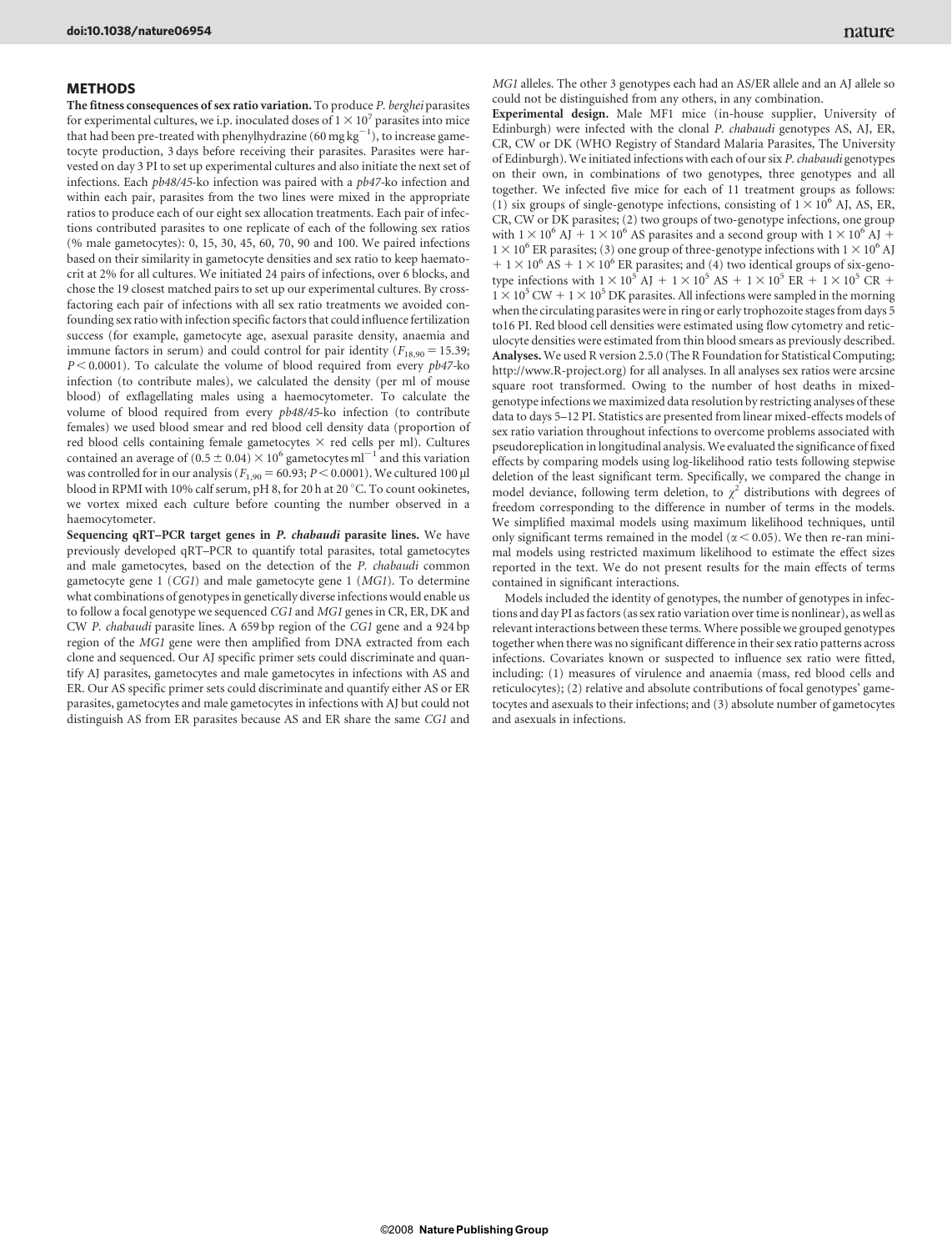## SUPPLEMENTARY INFORMATION: DATA

Parasite genotypes. Clonal *Plasmodium chabaudi* genotypes were isolated from independent infected *Thamnomys rutilans* (thicket rats) caught in different locations in the Central African Republic and Congo-Brazzaville in the late 1960s and early 1970s. To isolate different genotypes, samples from these wild caught infections were diluted to an average of 1 parasite per inoculum and administered to mice, and parasites from the resulting infections stored as frozen stabilites (Beale et al 1978; Mackinnon & Read 1999). These genotypes were confirmed as *P. chabaudi* by morphology (Carter & Walliker 1975) and electrophoretic enzyme analysis used to show they are genetically distinct (Carter 1978). Most of these wild caught infected rodents harboured mixed infections of 2 or 3 *P. chabaudi* genotypes (Carter 1978). These genotypes form part of the WHO Registry of Standard Malaria Parasites, held at The University of Edinburgh, UK.

Estimating relative male fecundity. Read et al's (1992) model incorporates limited male fecundity into the classical model of LMC. If a proportion *z* of individuals in a mating group are male, and a proportion 1-*z* are female, then the relative numbers of viable male and female gametes are *zc* and 1-*z* where *c* is the relative fecundity of males. The number of ookinetes produced by the mating group is determined by the limiting sex, i.e. it is proportional to min(*zc*, 1-*z*) and the unbeatable sex ratio (*z*\*) equalises the number of viable male and female gametes,  $z^*c = 1-z^*$ . Our data suggest that this maximum occurs at  $z^* = 0.33$  [0.20, 0.39], and rearranging obtains  $c = 2.03$  [1.56, 4.00].

**Genetic variation in patterns of sex allocation.** In this analysis it was necessary to control for all possible sources of variation to test for an effect of genotype identity, so we fitted infection parameters as covariates and day post infection as a factor. The only infection parameter remaining in the minimal model was the density of parasites, which correlated positively with sex ratio  $(b = 27.35 \times 10^6/\text{ml} \pm 13.41)$ . Because some genotypes appeared to follow the same sex allocation pattern throughout infections we tested which could be grouped together without causing significant change in model deviance. Genotypes DK, CW and CR all followed significantly different sex allocation patters but AS, AJ and ER could be grouped together  $(\chi^2_{24} = 20.48; P = 0.669)$ .

|                                                  | ╯╹                                          |              |
|--------------------------------------------------|---------------------------------------------|--------------|
| <b>Minimal model</b>                             | LRT $(\chi^2)$                              | P            |
| Genotype                                         | NA                                          |              |
| Day post infection                               | NA                                          |              |
| Genotype: day post infection                     | $\chi^2_{55} = 159.55$<br>$\chi^2_1 = 5.25$ | ${}< 0.0001$ |
| Parasite density                                 |                                             | 0.022        |
| Non significant terms deleted from maximal model |                                             |              |
| Reticulocyte density                             | $\chi^2_1 = 0.01$                           | 0.913        |
| Red blood cell density                           | $\chi^2_1 = 0.15$                           | 0.696        |
| Host mass                                        | $\chi^2_1 = 0.53$                           | 0.467        |
| Gametocyte density                               | $\chi^2_1 = 1.14$                           | 0.286        |

Table S1: Analysis of sex ratios produced by six genotypes throughout infections.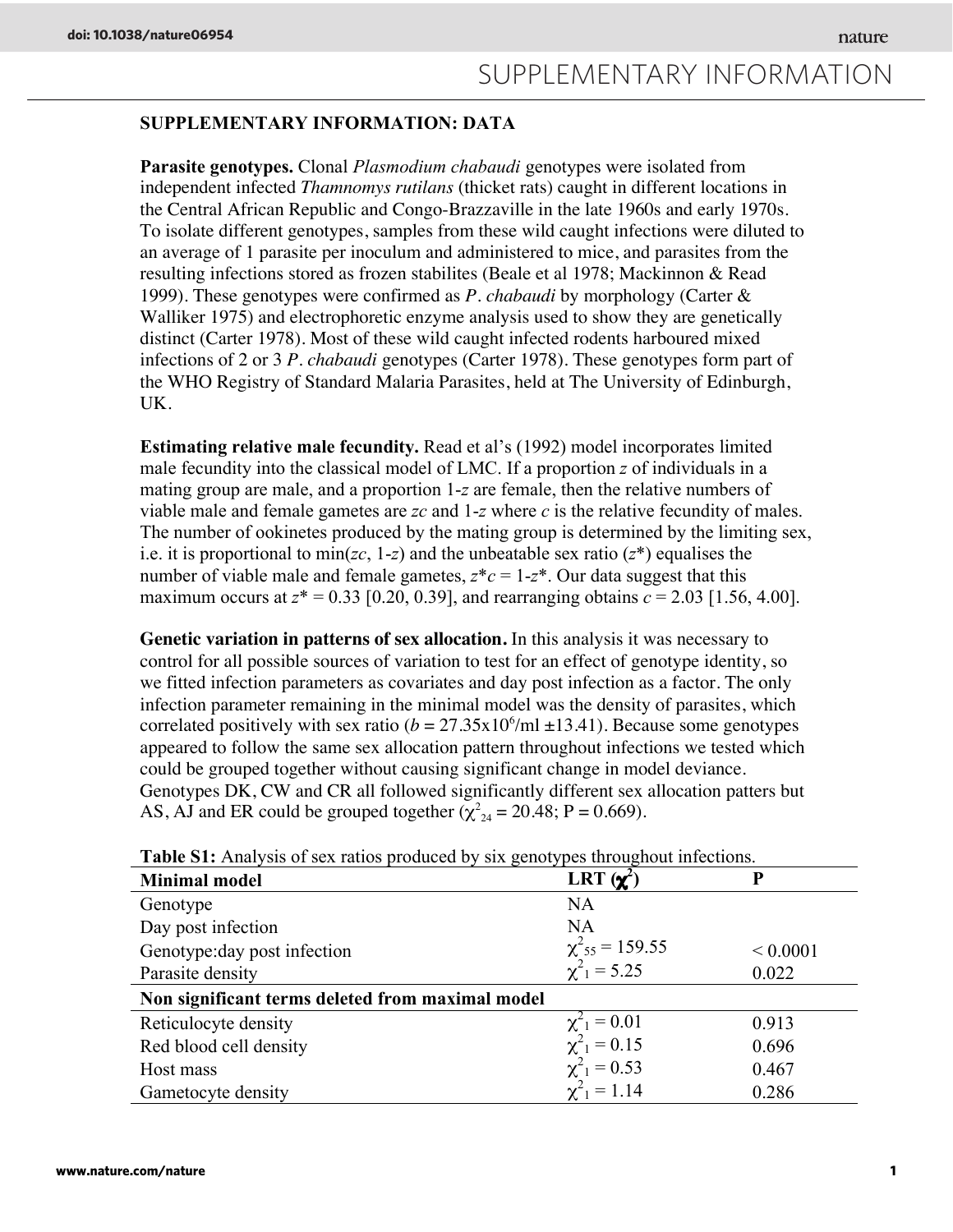If there is genetic variation for the number of gametes produced by male gametocytes (*c*), this could also explain some of the observed variation in patterns of sex allocation. In this case, Read et al's (1992) model can be used to estimate *c* (see above). For example, estimating *c* from sex ratios on day 5 post infection gives:  $CR = 2.39$  [1.67, 3.67]; DK = 3.80 [3.40, 4.28]; CW = 7.89 [6.52, 9.86]; and ER, AS, AJ = 12.28 [10.40, 14.90].

Explaining sex ratio variation throughout infections. To specifically investigate how infection parameters co-vary with sex ratio across infections we excluded day post infection from the models. Data suggest that sex is determined early in gametocyte development and maturation time of rodent malaria gametocytes is thought to take 24- 48hours. If our assays detect mature gametocytes there could be a temporal mismatch of up to 48hours between observed sex ratio and any environmental cues involved. To test for this possibility we ran three analyses in which infection parameters were observed at the same time, 24 hours and 48 hours before sex ratios. The minimal model in which infection parameters were observed 48 hours before sex ratios, explained significantly more deviance than the other two minimal models (log-likelihoods for 0, 24 and 48 hours before: 229.10, 185.69 and 168.50 respectively; LRT for 0 versus 24 hours:  $\chi^2_1 = 86.83$ ;  $P < 0.0001$ ; and 0 versus 48 hours;  $\chi^2$ <sub>3</sub> = 121.21; P < 0.0001).

Table S2: Sex ratios vary throughout infections and correlate with infection and host parameters observed 48 hours previously.

| <b>Minimal model</b>                             | LRT $(\chi^2)$                | P            |
|--------------------------------------------------|-------------------------------|--------------|
| Genotype group                                   | NA                            |              |
| Red blood cell density                           | <b>NA</b>                     |              |
| Gametocyte density                               | <b>NA</b>                     |              |
| Parasite density                                 | <b>NA</b>                     |              |
| Genotype group: red blood cell density           | $\chi^2_{3} = 15.86$          | 0.0012       |
| Genotype group: gametocyte density               | $\chi^2$ <sub>3</sub> = 22.11 | ${}< 0.0001$ |
| Genotype group: parasite density                 | $\chi^2_{3} = 35.35$          | ${}< 0.0001$ |
| Non significant terms deleted from maximal model |                               |              |
| <b>Mass</b>                                      | $\chi^2_1 = 3.26$             | 0.071        |
| Reticulocyte density                             | $\chi^2_{1} = 0.19$           | 0.663        |
| Genotype group: mass                             | $\chi^2_{3} = 0.20$           | 0.977        |
| Genotype group: reticulocyte density             | $\chi^2_{3} = 7.30$           | 0.063        |

### Infection genetic diversity and facultative sex allocation**.**

Here, we compared the sex ratios produced by single-genotype infections of each of our six genotypes with those produced by six-genotype infections. It should be noted that in the single infections, genotype DK produced the least female-biased sex allocation pattern. This genotype produces the lowest parasite density of our panel and is a poor competitor (Bell et al 2006), so would not have been disproportionately represented in the six-genotype infections.

Table S3: Analysis of sex ratios produced by infections differing in genetic diversity during their growth phase.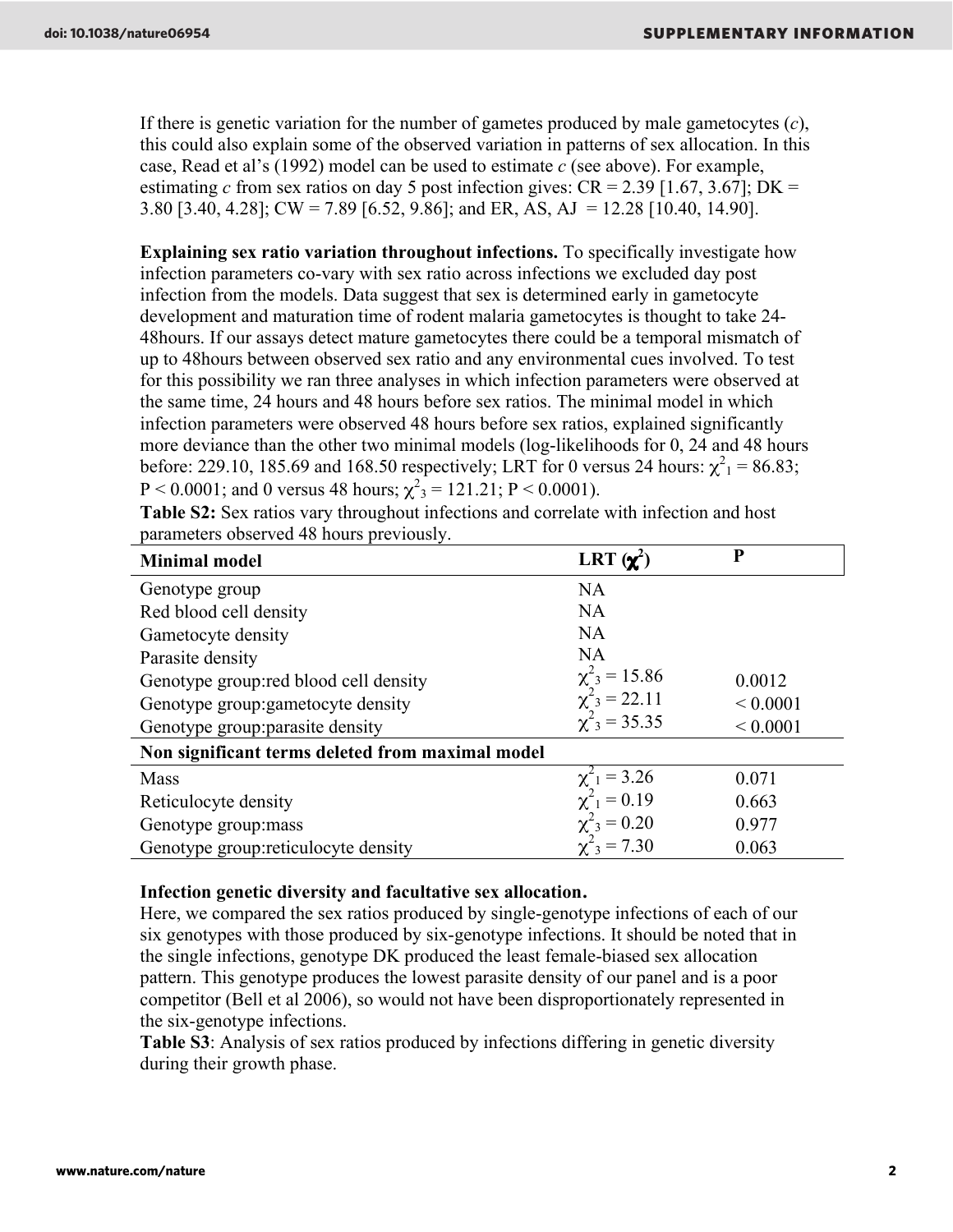| <b>Minimal model</b>                             | LRT $(\chi^2)$                                                 | P            |
|--------------------------------------------------|----------------------------------------------------------------|--------------|
| Genetic diversity                                | NA                                                             |              |
| Day post infection                               | NA                                                             |              |
| Genetic diversity: day post infection            | $\chi^2$ <sub>2</sub> = 19.93<br>$\chi^2$ <sub>1</sub> = 11.94 | ${}< 0.0001$ |
| Gametocyte density                               |                                                                | ${}< 0.0001$ |
| Non significant terms deleted from maximal model |                                                                |              |
| Reticulocyte density                             | $\chi^2_1 = 0.20$                                              | 0.654        |
| Red blood cell density                           | $\chi^2_1 = 0.02$                                              | 0.881        |
| Host mass                                        | $\chi^2_1 = 3.44$                                              | 0.064        |
| Parasite density                                 | $\chi^2_1 = 1.06$                                              | 0.304        |

## Facultative sex allocation of focal genotypes.

Table S4a: Sex ratios of focal genotypes in single and two-genotype infections during the growth phase of infections.

| $\frac{1}{2}$<br><b>Minimal model</b>            | LRT $(\chi^2)$       | P     |
|--------------------------------------------------|----------------------|-------|
| Focal genotype                                   | <b>NA</b>            |       |
| Genetic diversity                                | <b>NA</b>            |       |
| Day post infection                               | <b>NA</b>            |       |
| Focal: diversity                                 | $\chi^2_{2} = 9.98$  | 0.007 |
| Diversity: day                                   | $\chi^2_{2} = 12.52$ | 0.002 |
| Focal: day                                       | $\chi^2_{4} = 11.27$ | 0.024 |
| Non significant terms deleted from maximal model |                      |       |
| Reticulocyte density                             | $= 0.94$             | 0.333 |
| Red blood cell density                           | $\chi^2_{1} = 3.47$  | 0.062 |
| Host mass                                        | $\chi^2_{1} = 1.03$  | 0.310 |
| Infection parasite density                       | $\chi^2_{1} = 0.02$  | 0.886 |
| Infection gametocyte density                     | $\chi^2_{1} = 1.03$  | 0.310 |
| Focal parasite density                           | $\chi^2_{1} = 0.27$  | 0.604 |
| Focal gametocyte density                         | $= 0.16$             | 0.693 |

Table S4b: Sex ratios and proportional representation of focal genotypes during the growth phase of infections.

| <b>Minimal model</b>                             | LRT $(\chi^2)$                           | P            |
|--------------------------------------------------|------------------------------------------|--------------|
| Focal genotype                                   | <b>NA</b>                                |              |
| Day post infection                               | NA                                       |              |
| Proportion of focal parasites                    | NA                                       |              |
| Proportion of focal gametocytes                  | $\chi^2_{1} = 16.08$                     | ${}< 0.0001$ |
| Red blood cell density                           | $\chi^2_{1} = 10.61$                     | 0.001        |
| Focal genotype: day                              | $\chi^2_4$ = 21.23<br>$\chi^2_2$ = 10.44 | ${}< 0.0001$ |
| Proportion of focal parasites: focal genotype    |                                          | 0.005        |
| Non significant terms deleted from maximal model |                                          |              |
| Focal gametocyte density                         | $\chi^2_{1} = 0.16$                      | 0.876        |
| Focal parasite density                           | $\chi^2_1$ = 0.91                        | 0.339        |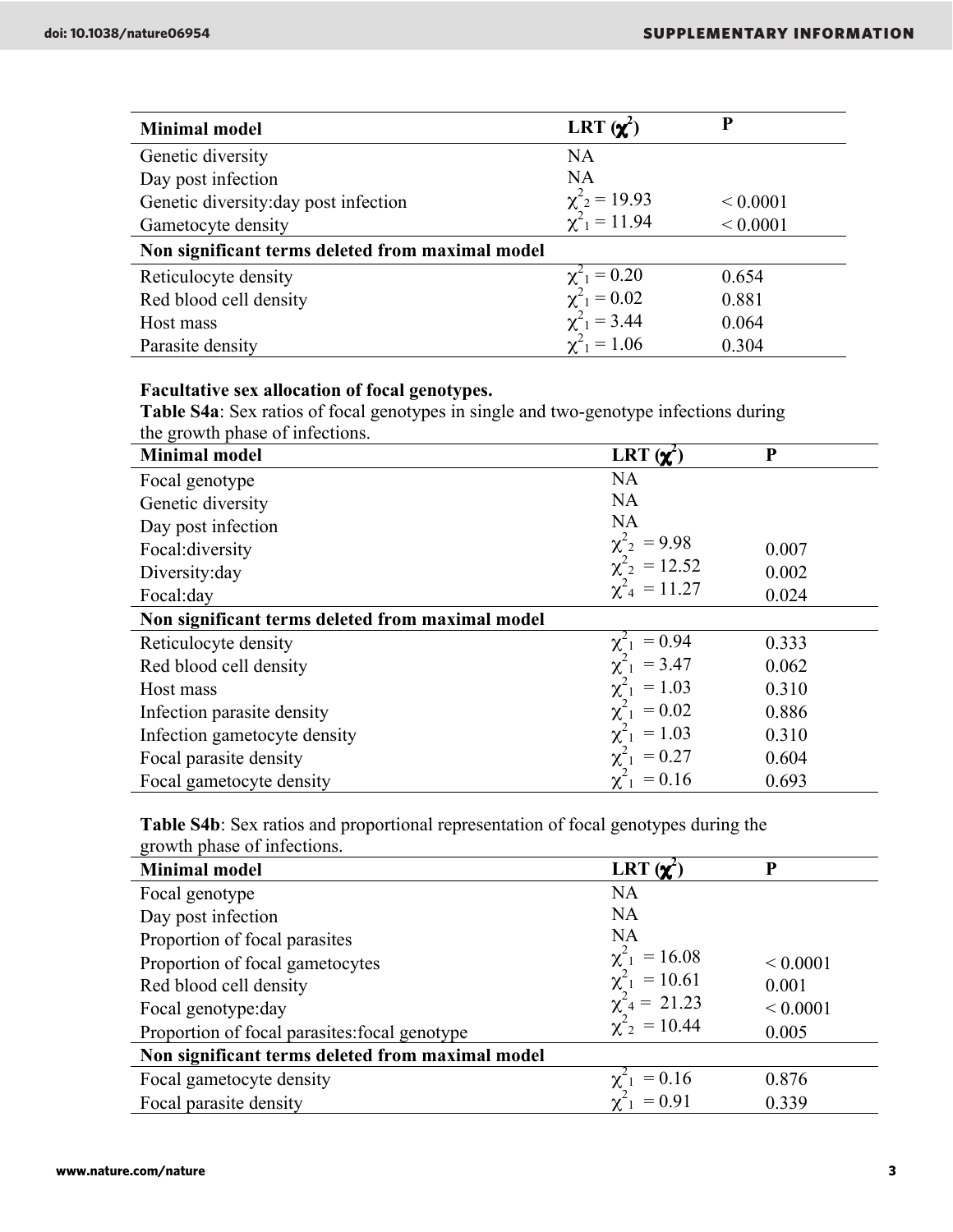| Infection parasite density                      | $\chi^2_{-1} = 1.03$         | 0.311 |  |
|-------------------------------------------------|------------------------------|-------|--|
| Infection gametocyte density                    | $\chi^2_{-1} = 0.22$         | 0.642 |  |
| Reticulocyte density                            | $\chi^2_{1} = 0.47$          | 0.493 |  |
| Host mass                                       | $\chi^2_{1} = 0.49$          | 0.486 |  |
| Proportion of focal gametocytes: focal genotype | $\chi^2$ <sub>2</sub> = 0.26 | 0.876 |  |

Table S5a: Sex ratios of focal genotypes in single and two-genotype infections during the post-peak phase of infections.

| <b>Minimal model</b>                             | LRT $(\chi^2)$            | P            |
|--------------------------------------------------|---------------------------|--------------|
| Focal genotype                                   | NA                        |              |
| Genetic diversity                                | <b>NA</b>                 |              |
| Day post infection                               | $= 129.14$                | ${}< 0.0001$ |
| Focal: diversity                                 | $\chi^2_{2} = 27.33$      | ${}< 0.0001$ |
| Red blood cell density                           | $\chi^2_{-1} = 6.89$      | 0.009        |
| Non significant terms deleted from maximal model |                           |              |
| Diversity: day                                   | $\chi^2_{4} = 5.80$       | 0.215        |
| Focal:day                                        | $= 4.42$                  | 0.817        |
| Reticulocyte density                             | $\chi^2_{1}$ = 3.33       | 0.068        |
| Host mass                                        | $\chi^2$<br>$= 0.42$      | 0.515        |
| Infection parasite density                       | $\chi^2_{-1}$<br>$= 0.01$ | 0.922        |
| Infection gametocyte density                     | $\chi^2_{-1} = 1.59$      | 0.208        |
| Focal parasite density                           | $\chi^2_{1} = 0.70$       | 0.401        |
| Focal gametocyte density                         | $\chi^2_{1} = 0.37$       | 0.543        |

Table S5b: Sex ratios and proportional representation of focal genotypes during the postpeak phase of infections.

| <b>Minimal model</b>                             | LRT $(\chi^2)$               | $\mathbf{P}$ |
|--------------------------------------------------|------------------------------|--------------|
| Focal genotype                                   | $\chi^2_{2} = 24.83$         | ${}< 0.0001$ |
| Day post infection                               | $\chi^2_{4} = 47.92$         | ${}< 0.0001$ |
| Red blood cell density                           | $\chi^2_{-1} = 10.04$        | 0.002        |
| Non significant terms deleted from maximal model |                              |              |
| Host mass                                        | $= 0.15$                     | 0.695        |
| Reticulocyte density                             | $\chi^2_{-1}$ = 2.84         | 0.092        |
| Infection parasite density                       | $\chi^2_{1} = 0.23$          | 0.632        |
| Infection gametocyte density                     | $\chi^2_{1} = 0.16$          | 0.685        |
| Focal gametocyte density                         | $\chi^2_{1}$ = 3.01          | 0.083        |
| Focal parasite density                           | $\chi^2_{1}$ = 2.51          | 0.113        |
| Proportion of focal parasites                    | $\chi^2_{-1}$ = 2.85         | 0.091        |
| Proportion of focal gametocytes                  | $\chi^2_{1}$ = 2.68          | 0.102        |
| Focal genotype: day                              | $\chi^2_{8} = 13.12$         | 0.108        |
| Proportion of focal parasities: focal genotype   | $\chi^2_{2} = 1.44$          | 0.486        |
| Proportion of focal gametocytes: focal genotype  | $\chi^2$ <sub>2</sub> = 3.00 | 0.223        |